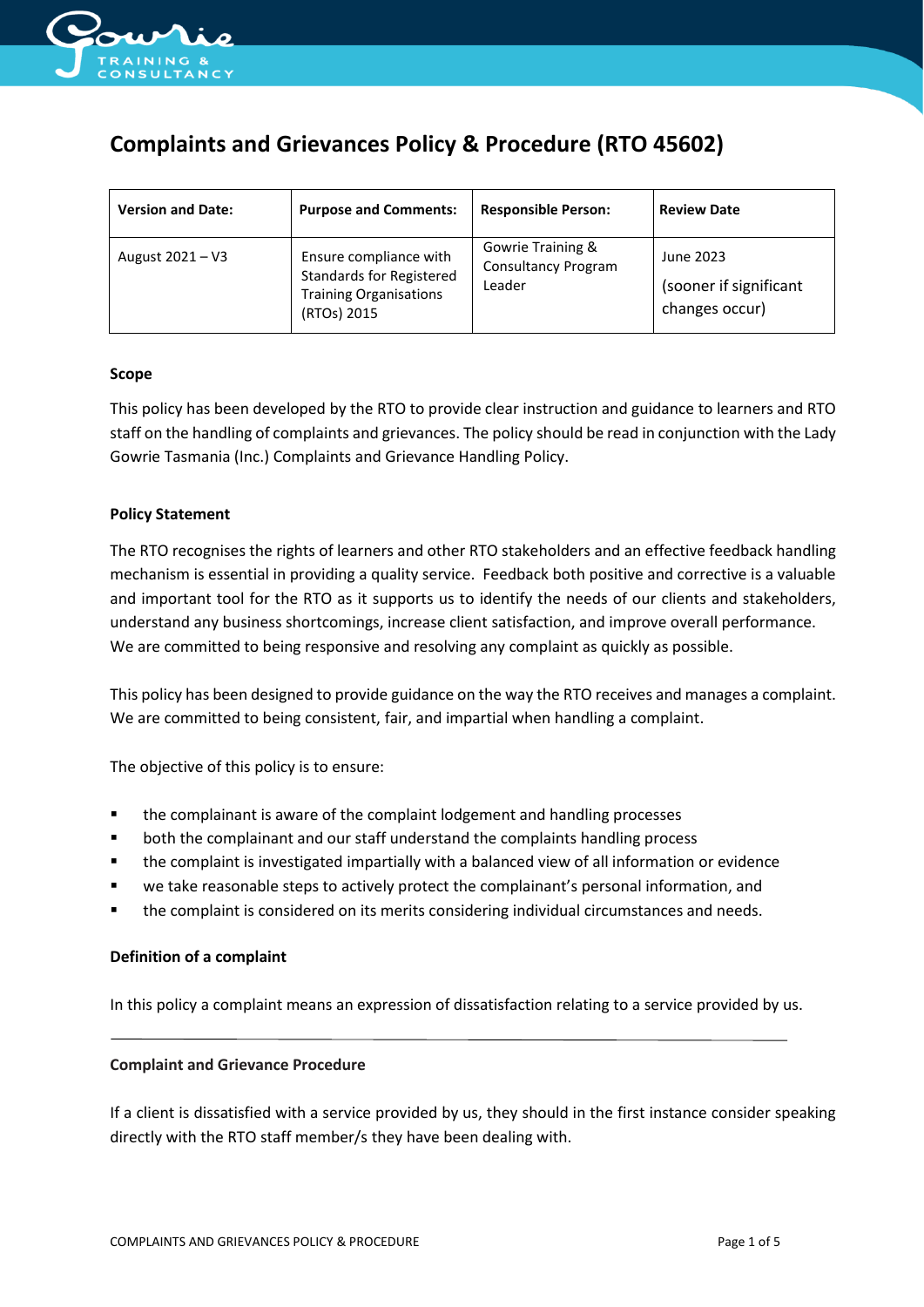If the complainant is uncomfortable with this or consider the relevant staff member is unable to address their concerns, they can lodge a complaint with us in one of the following ways by:

- **■** download and complete the Complaint Form on our websit[e www.gowrieconsultancy.com.au](http://www.gowrieconsultancy.com.au/)
- telephoning us on (03) 6230 6824
- writing to us PO Box 422, South Hobart, 7004
- emailin[g RTO@gowrie-tas.com.au](mailto:RTO@gowrie-tas.com.au)
- If we receive a complaint verbally and we consider it appropriate, we may ask the complainant to put the complaint in writing.

## **Information required when lodging a complaint**

When we are investigating the complaint, we will be relying on information provided by the complainant and information we may already be holding. We may need to contact the complainant to clarify details or request additional information where necessary. To help us investigate the complaint quickly and efficiently we will ask the complainant for the following information:

- name and contact details
- the name of the person the complainant has been dealing with
- the nature of the complaint
- details of any steps the complainant has already taken to resolve the compliant
- details of conversations that the complainant may have had with us that may be relevant to the complaint
- copies of any documentation which supports the complaint.

# **Recording a complaint**

When taking a complaint, we will record:

- complainant name and contact details
- the complaint including the facts and the cause/s of the complaint
- the outcome and any actions taken following the investigation of the complaint
- all dates and times relating to actions taken to resolve the complaint and communications between the complainant and the RTO.

As part of our on-going improvement plan, complaints will be monitored by management for any identifying trends and rectification/remedial action taken to mitigate any identified issues.

Personal information collected from the complainant will be used solely for the purposes of addressing the complaint. Personal details will actively be protected from disclosure, unless the complainant expressly consents to disclosure and/or the RTO is required to report under mandatory requirements.

## **Feedback to the complainant**

The RTO is committed to resolving issues/complaints at the first point of contact. However, this will not be possible in all circumstances; in which case a more formal complaints process will be followed.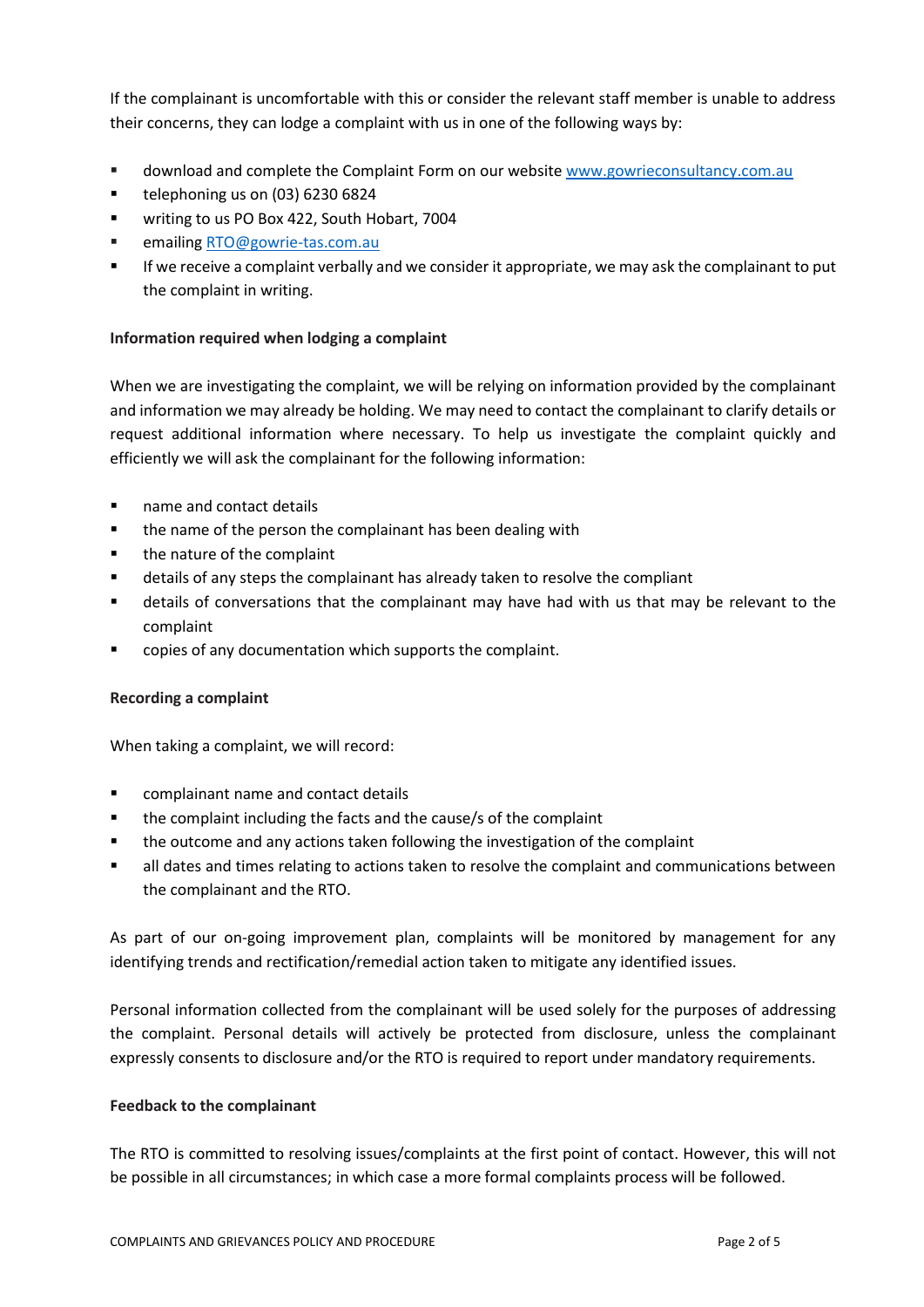We will acknowledge receipt of complaints within seven (7) business days. We are committed to resolving complaints within (14) fourteen business days of lodgement of the complaint, however, this may not always be possible on every occasion. Where the RTO believes that resolution of the complaint may take more than (60) sixty calendar days we will inform the complainant in writing, detailing the reason that more than (60) sixty calendar days are required, and then update the complainant regularly on the progress towards resolution.

Once the complaint has been received, we will undertake an initial review of the complaint. There may be circumstances during the initial review or investigation of the complaint where we may need to clarify certain aspects of the complaint or request additional documentation from the complainant. In such circumstances we will explain the purpose of seeking clarification or additional documentation and provide the complainant with feedback on the status of the complaint at that time.

If we have sought clarification or additional documentation and we are waiting for the provision of this information, we may not be able to meet our 14 business day finalisation commitment. In such circumstances upon receipt of the clarification or additional documentation we will indicate to the complainant when we expect to be able to finalise the complaint.

Once we have finalised the complaint, we will advise the complainant of our findings and any action we have taken. We will do this in writing, unless it has been mutually agreed that we can provide the information verbally. The complainant has the right to make enquiries about the current status of the complaint at any time by contacting us.

# **Complaint about RTO staff**

If the complaint is about a member of our staff, we will treat the complaint confidentially, impartially and equally (giving equal treatment to all people). Complaints must be made by the 'person' *vs* 'here say' so as a fair and just process can be undertaken for all parties concerned. We will investigate the complaint thoroughly by finding out the relevant facts, speaking with the relevant people and verifying explanations where possible.

We will also treat our staff member objectively by:

- informing them of any complaint about their performance
- providing them with an opportunity to explain the circumstances
- providing them with appropriate support, and
- updating them on the complaint investigation and the result.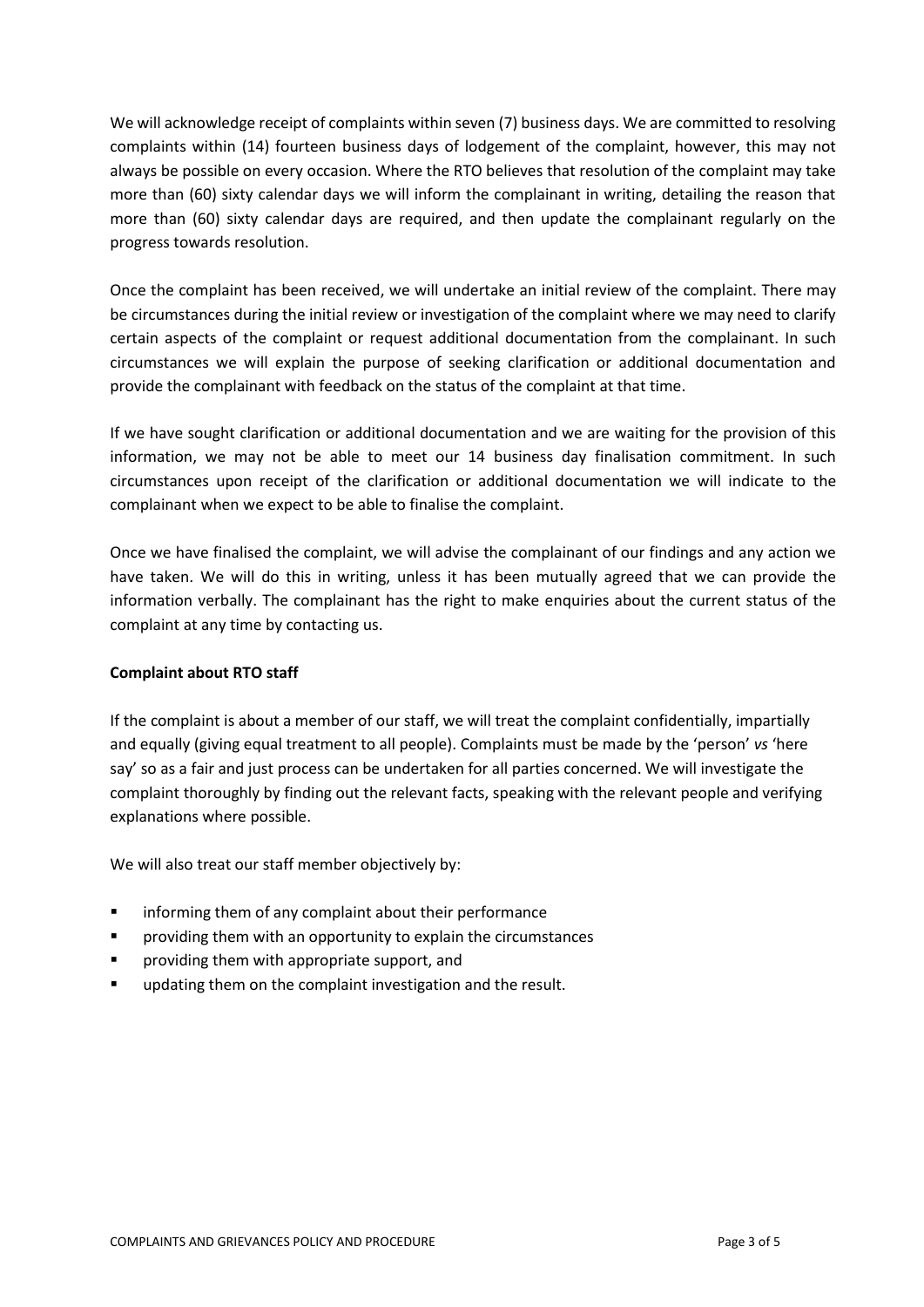